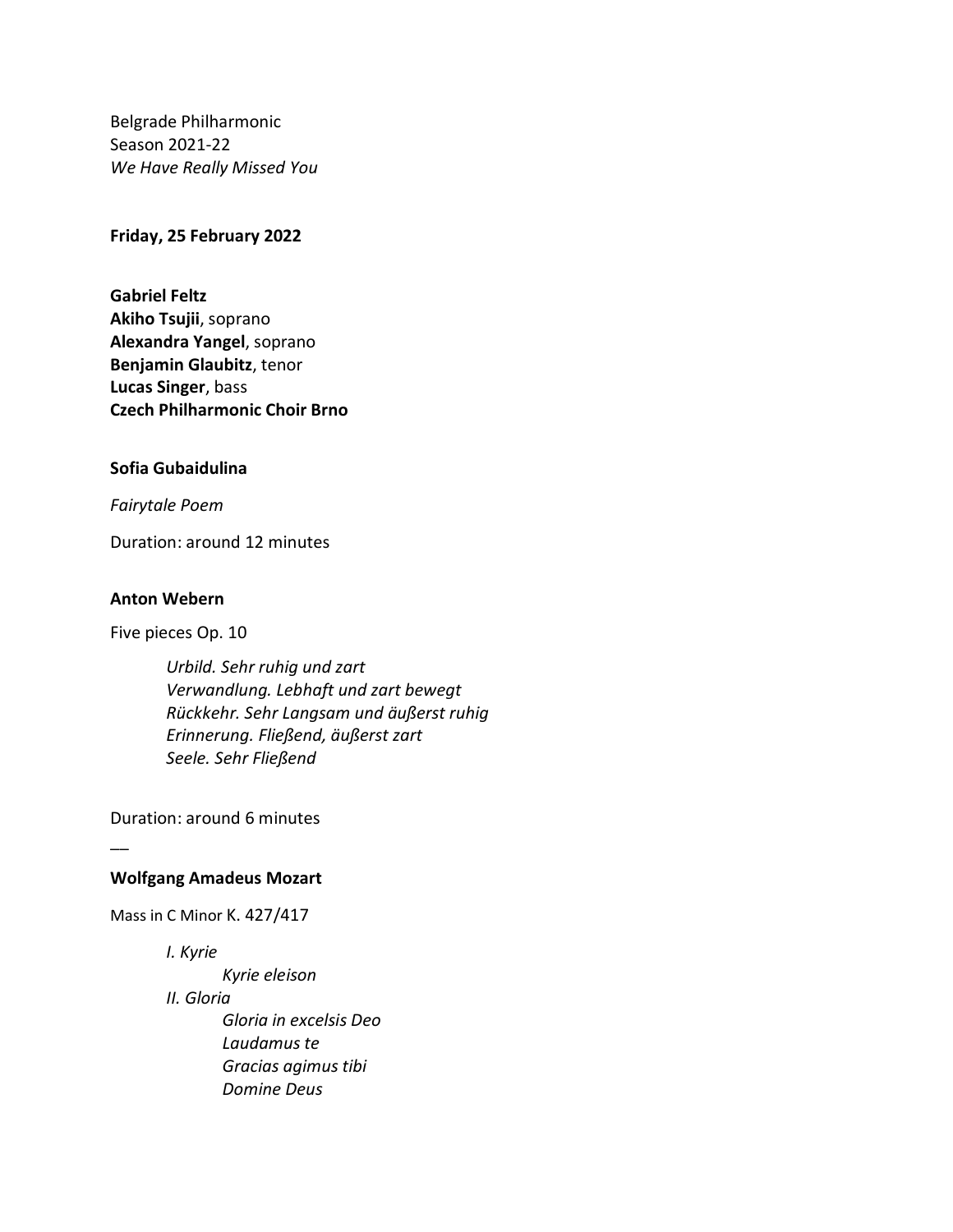*Qui tollis Quoniam tu solus Jesu Christe Cum Sancto Spiritu III. Credo Credo in unum Deum Et incarnatus est IV. Sanctus Sanctus Dominus Osanna in excelsis V. Benedictus Benedictus qui venit Osanna in excelsis*

Choirmaster: Petr Fiala

Duration: around 55 minutes

In late 2021, a great jubilee was marked in the world -- the 90th birthday of composer **Sofia Asgatovna Gubaidulina** (1931), one of today's most famous artistic figures, whose works are performed by renowned ensembles around the world and published by the largest publishing houses. Born into a Tatar-Russian family in the Tatar Republic, she was educated at the Kazan Conservatory and later in Moscow in class of Vissarion Shebalin. Her first works were greatly influenced by her contemporaries Alfred Schnittke and Edison Denisov, with whom she formed the so-called *Moscow avant-garde*, but Gubaidulina managed to create her own musical language thanks to a circle of friends of musicians for whom she wrote by trying out improvisation techniques and acoustic experiments. Since the late 1970s, her work has clearly adhered to religious themes, which was not well accepted in the Soviet Union, but much more surprising was the misinterpretation of her aesthetics in the West. Her most famous achievements are the Piano Concerto *Introitus*, Violin Concerto *Offertorium*, made famous by Gidon Kremer, the *Alleluia* for Choir and Orchestra, the Cello Concerto written for Mstislav Rostropovich, the *St. John Passion*  for Soloists, Choir and Orchestra, among others. Since the collapse of the Soviet Union, Gubaidulina has lived in Germany, where she continues to compose very actively.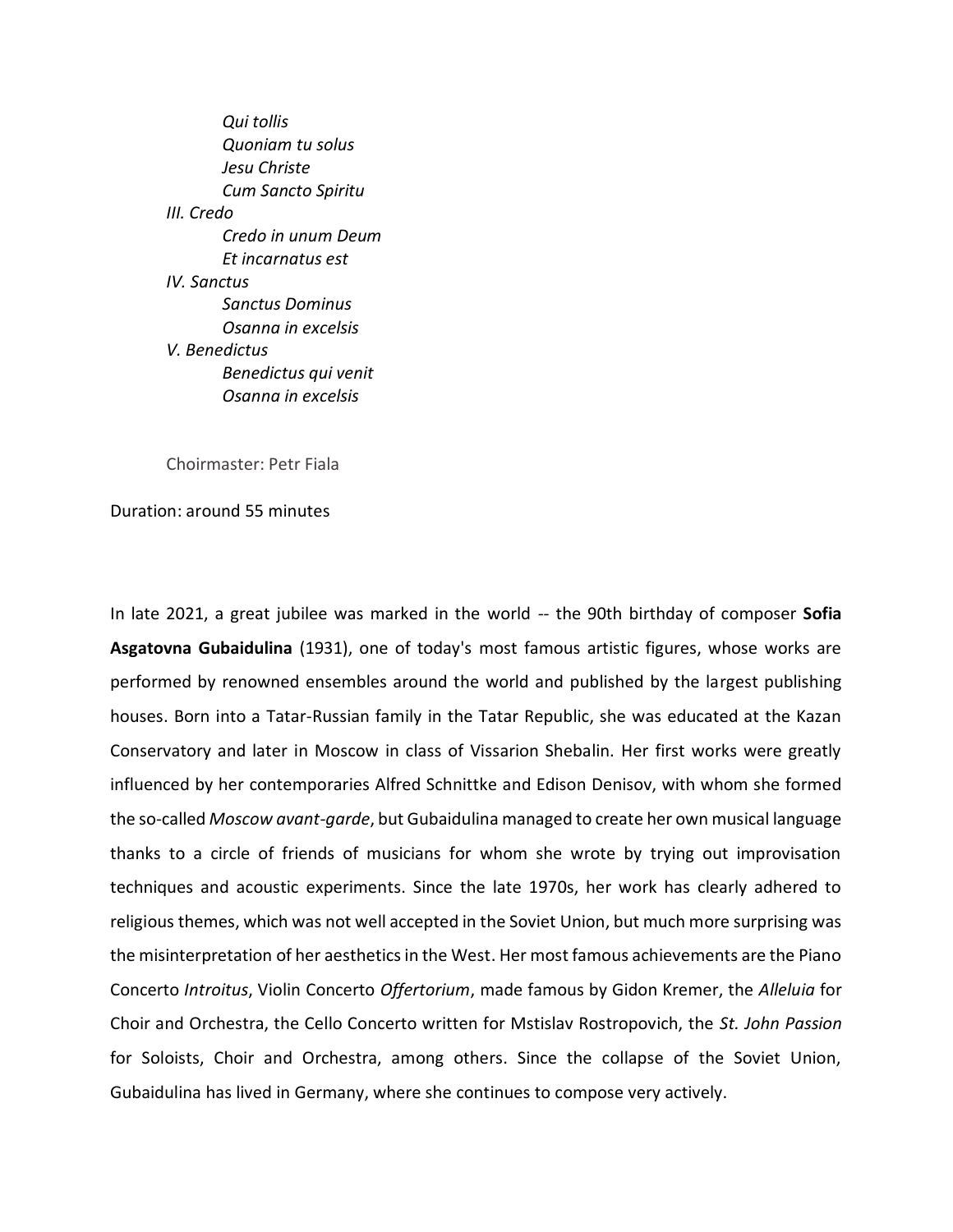The *Fairy Tale Poem* was created in 1971 as a commission for the kids program of the Moscow Radio based on the fairy tale *The Little Piece of Chalk* by the Czech writer Mazourek, which is being performed independently today. It is intended for a small orchestra without brass instruments and with a prominent percussion section, and like many other instrumental achievements by Gubaidulina, it has programmatic approach. Interesting combinations of instrumental colors, striking dissonances, and harmonic compositions, as well as the prominent percussive technique of string instruments suggest her later masterpieces. The composer wrote about her work:

*"I liked the fairy tale so much and it seemed so symbolic an artist's fate that I developed a very personal relationship with this work," recalls Sofia Gubaidulina. The music, written with great pleasure, can also be performed as a standalone orchestral piece without spoken text. The composer explains: "The main character of this fairy tale is a small piece of chalk for writing on blackboards. The piece of chalk dreams of drawing wonderful castles, beautiful gardens with pavilions and the sea. But day after day it is forced to draw boring words, numbers and geometric figures on the blackboard, and in doing so every day it becomes smaller and smaller, unlike the children who grow every day. Gradually the piece of chalk is in despair increasingly losing hope it will be allowed at some point to draw the sun or the sea. Soon it becomes so small it can no longer be used in the school class and is thrown away. After which the chalk finds itself in total darkness and thinks it has died. This assumed darkness of death, however, turns out to be a boy's pocket. The child's hand takes the chalk out into the daylight and begins to draw castles, gardens with pavilions and the sea with the sun on the pavement. The chalk is so happy it does not even notice how it is dissolving in the drawing of this beautiful world."*

The beginnings of the work of the members of the Second Viennese School, Schoenberg and some younger composers, Berg and Webern, were based very firmly on the achievements of the late Romantics Mahler, Strauss, and Wagner. Primarily dedicated to the study of musicology with prominent pedagogue Guido Adler, **Anton Webern** (1883-1945) nevertheless focused a large part of his composing ambitions. In 1904, at the age of 21, he became the first private student of the already famous Schoenberg, only nine years his elder. The first piece of advice to the younger colleague was to avoid large ensembles, so Webern, under the watchful eye of his mentor, wrote about 50 compositions, mostly for small chamber ensembles.

Five Pieces Op. 10 was composed two years apart, numbers 1 and 4 in 1911 and the others in 1913. These are the last pieces that Webern wrote before taking over the Twelve Principles. The composer conducted the premiere performance only in 1926, more than ten years after the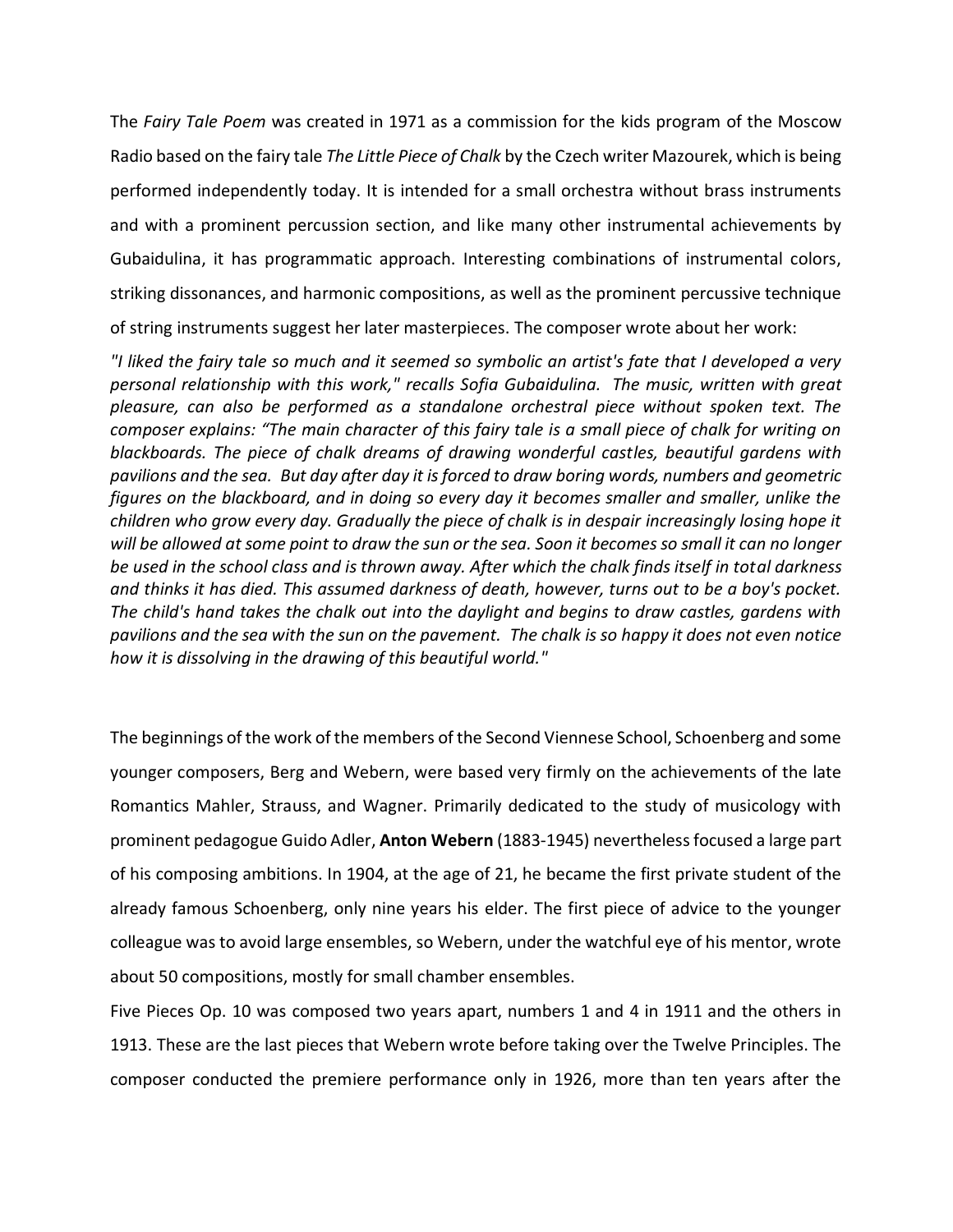creation of the work, in Zurich at the festival of the International Society of Contemporary Composers. It probably took critics that time to understand Webern's music, so they wrote praiseful, even enthusiastic remarks about The Five Pieces and some called the composer a "true musical poet." This concert brought him international success, the biggest in his career.

One performer of each wind and string instrument and several unusual instruments - harmonium, mandolin, guitar, cello, bells, and cowbells, which are interpreted as the influence of Mahler's Sixth, Seventh and Eighth Symphonies, never perform in a common sound. Here, everything is reduced to a minimum, even the form. The fourth piece lasts only six bars and is the shortest piece Webern ever wrote. There is no thematic or harmonious connection. The principle of melody of tonal colors learned from Schoenberg has been very consistently applied with examples of the same tones exhibited in series in sections of different instruments or their combinations resulting in a delicate sound. In the foreground are such pure musical components: tones, intervals, ostinato, rhythm, accents, dynamics, and tonal color.

**Wolfgang Amadeus Mozart** (1756-1791) left his two greatest achievements of spiritual music unfinished. And while the *Requiem*, as his last work, became globally famous, the *Mass in C minor K. 417* has remained in its shadow. Together with the *Requiem*, the Mass in C minor has a cult status due to its monumentality, but also due to the incompleteness and mystery that surrounds this work.

In 1781, at the high point of his creative power and the peak of his career, Mozart moved from Salzburg to Vienna, where he was freed from the constraints of writing for church needs and gained the freedom to write other secular works. The following year, Mozart completed the opera *The Abduction from the Seraglio*, the *Haffner* Symphony, three piano concertos KV 413-415, and the first two quartets dedicated to Haydn - all accomplishments full of life, happiness, and cheerfulness. This is understandable because for Mozart it was the happiest period of his life when he met Constanze and got engaged to her without his father's consent. Just then, he began the Mass in C minor, which stands out with its dark atmosphere and grandeur. Therefore, the real reason for the origin of this Mass is unknown, but it is assumed that it was an act of humility before the father and a request to accept her during their first joint arrival in Salzburg.